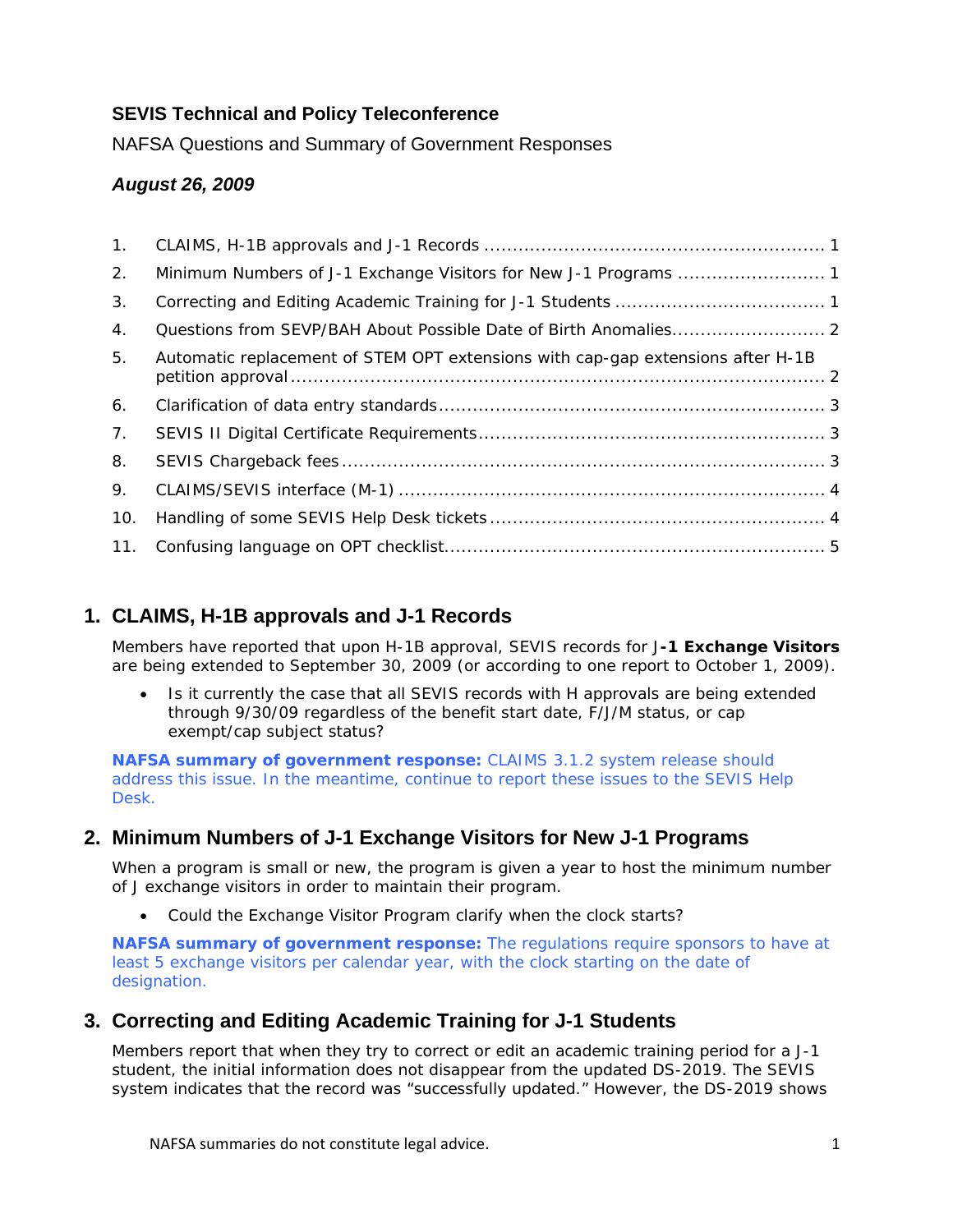<span id="page-1-0"></span>both of the AT dates one on top of the other instead of eliminating the initial information. This can cause confusion for employers as well as for the exchange visitors.

• Is there a means by which A/ROs can remove the incorrect or edited Academic Training information in order for it not to print on the DS-2019?

**NAFSA summary of government response:** AT Dates should be updated if incorrect and the DS-2019 reprinted with correct dates. To update a segment of Academic Training, follow guidance in section 2.7.6.3 in vol. 2 of the **[DHS J SEVIS RTI User Manual](http://www.nafsa.org/resourcelibrary/default.aspx?id=16166)** for Form DS-2019, which reads:

"To update a segment of student academic training, perform the following:

1. Access the Exchange Visitor Information screen for the EV whose record is being updated (perform a search for the record or use the EV Lists link).

2. Click the Student Academic Training History link on the Academic Training menu (left side of the screen); the Student Academic Training History screen displays.

3. Click the Update link for the appropriate segment of training. The Update Student Academic Training screen displays.

4. Make the necessary changes to the data.

5. Click the Update Student Academic Training button to complete the process.

6. On the message screen, click the Print Final DS-2019 button to print an updated Form and provide it to the EV and all active dependents. The "Purpose of this Form" section will show, "Amend a previous form: Academic Training Updated.""

### **4. Questions from SEVP/BAH About Possible Date of Birth Anomalies**

A member reported that spot-checking names listed in a SEVP/BAH email about possible DOB anomalies revealed that the Date of Birth was the same in SEVIS, the school information system, and on the student's passport. The dates also seemed to be within the normal range of ages for students at that level.

• Could SEVP clarify why these Dates of Birth were flagged as issues?

**NAFSA summary of government response:** There was an incorrect email sent out by Booz Allen Hamilton (BAH). There was a follow-up email asking for the first email to be ignored. The error occurred because a level of education code had been misinterpreted (a Bachelor's code was read to be high school). SEVP has corrected the query. Other data validation projects are planned, and SEVP will e-mail SEVIS users and post a notice on the SEVIS message board describing this effort.

#### **5. Automatic replacement of STEM OPT extensions with cap-gap extensions after H-1B petition approval**

A member reported that a STEM OPT extension had been approved for a student in February, 2009. A company subsequently filed an H‐1B petition on behalf of the student, which was approved in June, 2009 with an October 1, 2009 start date.

After the H‐1B petition was approved, record of the student's STEM OPT extension was automatically removed in SEVIS, and replaced by a cap‐gap extension, which shortened the student's OPT end date to 9/30/2009. In addition, although SEVIS does not show a STEM OPT extension, the student's record still appears on the "Students Requiring OPT Reporting" Alert list.

• Has this happened with other records? If so, has an SCR been made?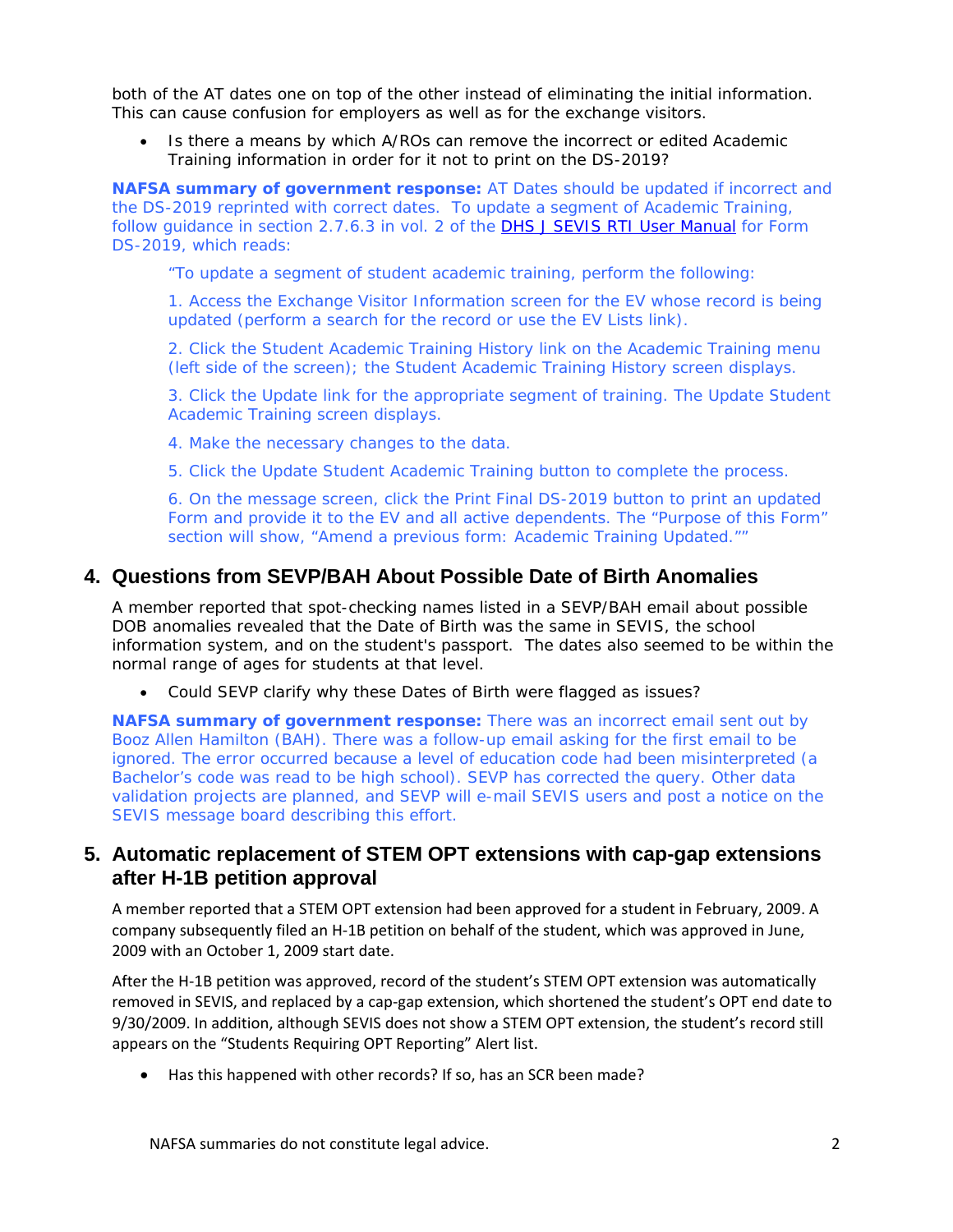#### <span id="page-2-0"></span>**NAFSA summary of government response:** This is a current problem and should be called in as a Help Desk ticket.

- Can you advise the SEVIS Help Desk to expect and approve requests for data fixes on this issue?
- It is unclear from the facts whether the Report OPT Participation link still appears in the student's record in these cases. What happens if the record is not corrected, and the DSO does not report OPT participation? Will the record automatically terminate for reason "Failure to Report while on OPT" 32 days after the reporting due date, as described in the SEVIS 6.0 training slides?

**NAFSA summary of government response:** SEVP will do additional research on this issue.

• What do you advise DSOs and students to do if this occurs in a record?

**NAFSA summary of government response:** Call the Help Desk and they will determine if a data fix is appropriate. Student will need to pick one option.

#### **6. Clarification of data entry standards**

NAFSA asked about differences between the **Data Integrity and Migration Fact Sheet** posted to the SEVP Web site on July 16, 2009 and the naming convention guidance used in 9 FAM [Appendix F](http://www.state.gov/documents/organization/87981.pdf) (for example, on the use of hyphens in names), and for clarification on naming guidance for purposes of SEVIS I, and plans for how names will be treated in SEVIS II.

**NAFSA summary of government response:** It is SEVP's intent to conform with Dept of State naming standards as explained in the FAM as much as possible. SEVP and Booz Allen Hamilton are currently reviewing naming convention questions such as these in planning the SEVIS I to SEVIS II data migration process.

NAFSA will continue to follow up on this issue.

#### **7. SEVIS II Digital Certificate Requirements**

Schools planning to use batch processing will need to have a digital certificate that is a "non-federal Shared Service Provider certificate with medium assurance." However, members who contacted VeriSign to inquire about the cost of these certificates were told that more specific information was required. Can SEVP provide the additional information needed so that batch schools can accurately estimate costs for the digital certificates needed?

**NAFSA summary of government response:** This type of certificate is not currently available through VeriSign as a stand-alone item; it is currently bundled with other products that will not be needed for SEVIS purposes. SEVP has met with VeriSign regarding offering this certificate on its own instead of with a bundle. Pricing on a stand-alone product is not yet available. SEVP will post updates on the Yahoo groups batch listserv [[http://groups.yahoo.com/group/sevisiibatch/\]](http://groups.yahoo.com/group/sevisiibatch/) when available. SEVP also said that they are exploring the use of a single certificate by schools related through common ownership or school system. NAFSA also asked if they would also consider use of a single certificate for vendors who use multiple servers for testing batch products.

#### **8. SEVIS Chargeback fees**

Issue 1. Members have reported that the letters students receive regarding the chargeback fee tells them that they may pay via Western Union, but as was discussed in the July SEVP [conference call,](http://nafsa.org/uploadedFiles/seviscall20090722.pdf?n=9805) Western Union cannot be used to submit payment of the old fee amount anymore.

• Can the letter be updated to reflect this?

NAFSA summaries do not constitute legal advice. **3** and  $\overline{3}$  3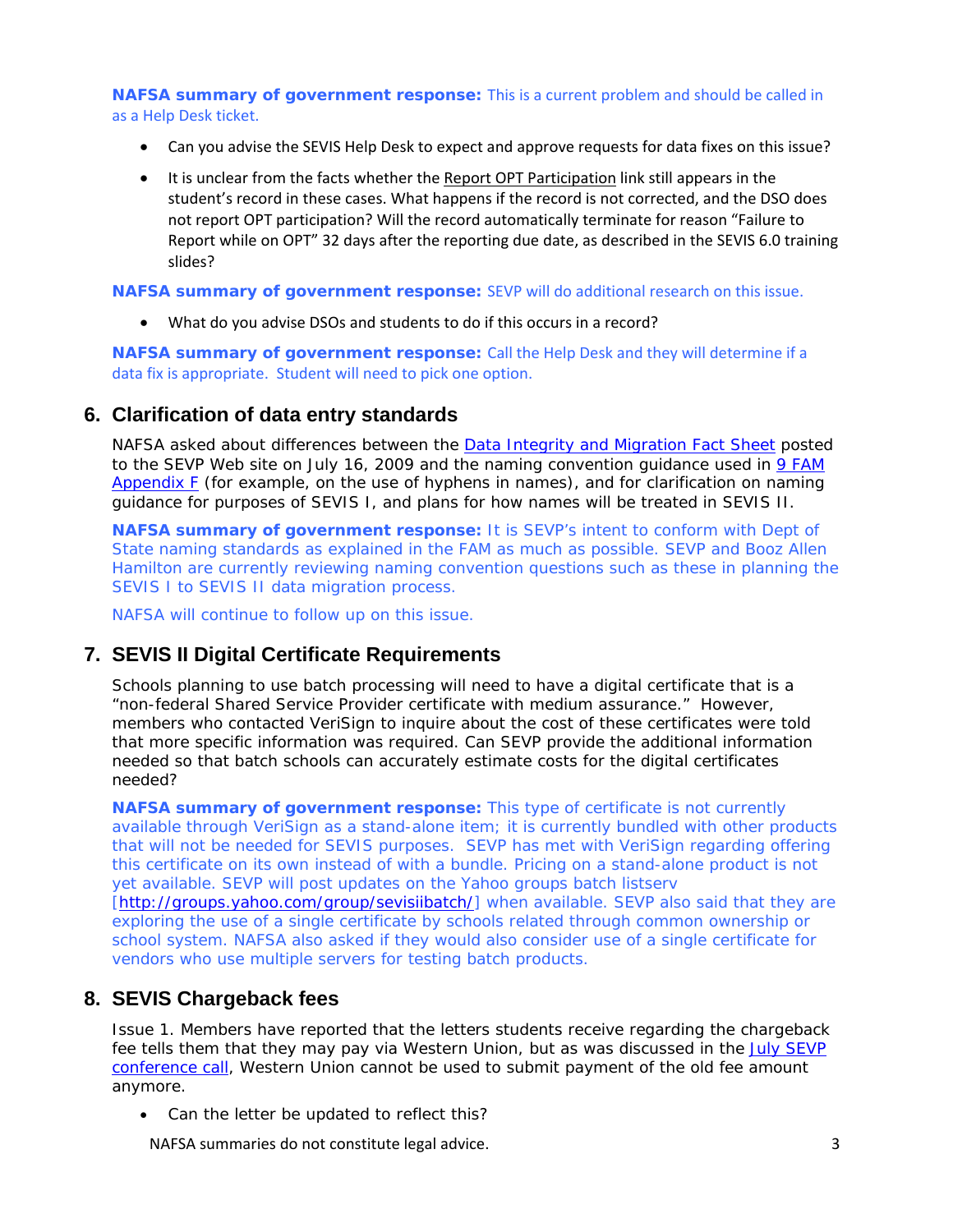#### <span id="page-3-0"></span>**NAFSA summary of government response:** Reference to Western Union is being taken out of new letters.

Issue 2. Members have noted that several of their students who are receiving the chargeback letters are from countries other than Ghana, Nigeria, Cameroon and Kenya.

- Can SEVP discuss this?
- Could SEVP confirm that chargeback letters are sent to all students in this situation, regardless of the student's country of citizenship?

**NAFSA summary of government response:** Although these countries represent the vast majority of countries affected, it is not limited to these countries.

Issue 3. There have been some reports that students who have paid the I-901 fee with their own credit card have received charge-back letters, but when they check with their bank, there is no record that a refund had been made to their card.

- How are refunds made?
- If a student believes that he or she received a charge-back letter in error, what can he or she do?

**NAFSA summary of government response:** The process must be initiated by the credit card holder, who must submit an inquiry via email to SEVP.

## **9. CLAIMS/SEVIS interface (M-1)**

A member reported an apparent problem with the interface between CLAIMS and SEVIS for M‐1 records. When an I‐539 or I‐765 is submitted for an M‐1 student, SEVIS does not update from "requested" to "pending" to "approved" based on data from CLAIMS. Instead, the DSO must request a correction, which generally requires a letter of explanation in addition to documentation of receipt of the approval.

• Is this a widespread problem and should DSO's at M-1 schools expect to continue to have to follow this process of requesting corrections?

**NAFSA summary of government response:** This is a known problem that affects such cases. SEVP receives updates from CLAIMS only in a couple of cases. When CLAIMS System 3.1.2 is released in October, this issue should be resolved. Until this update, P/DSOs must open a SEVIS Help Desk ticket to fix the record.

• If so, is there any way to streamline the process, perhaps by eliminating the need for a letter of support from the school is the school is already providing documentation of approval?

**NAFSA summary of government response:** A letter from the school is a necessary part of the process.

### **10. Handling of some SEVIS Help Desk tickets**

Members have reported changes to the way that some SEVIS Help Desk tickets are being handled. Resolution email messages are sent, but the issue has not been resolved in SEVIS. When calling the SEVIS Help Desk to inquire, one member was told that the case was still being "tracked" in the system, but that the DSO would not be notified when the case was resolved. Instead, the DSO should call the Help Desk and select the option for a ticket status update in order to know the status of the case. The Help Desk noted that the case was still being worked by Tier 2. This is a change from the previous policy, where resolution email messages were only sent in the case that the ticket was truly resolved.

• Could SEVP provide clarification on this change in the handling of Help Desk tickets?

NAFSA summaries do not constitute legal advice. 4